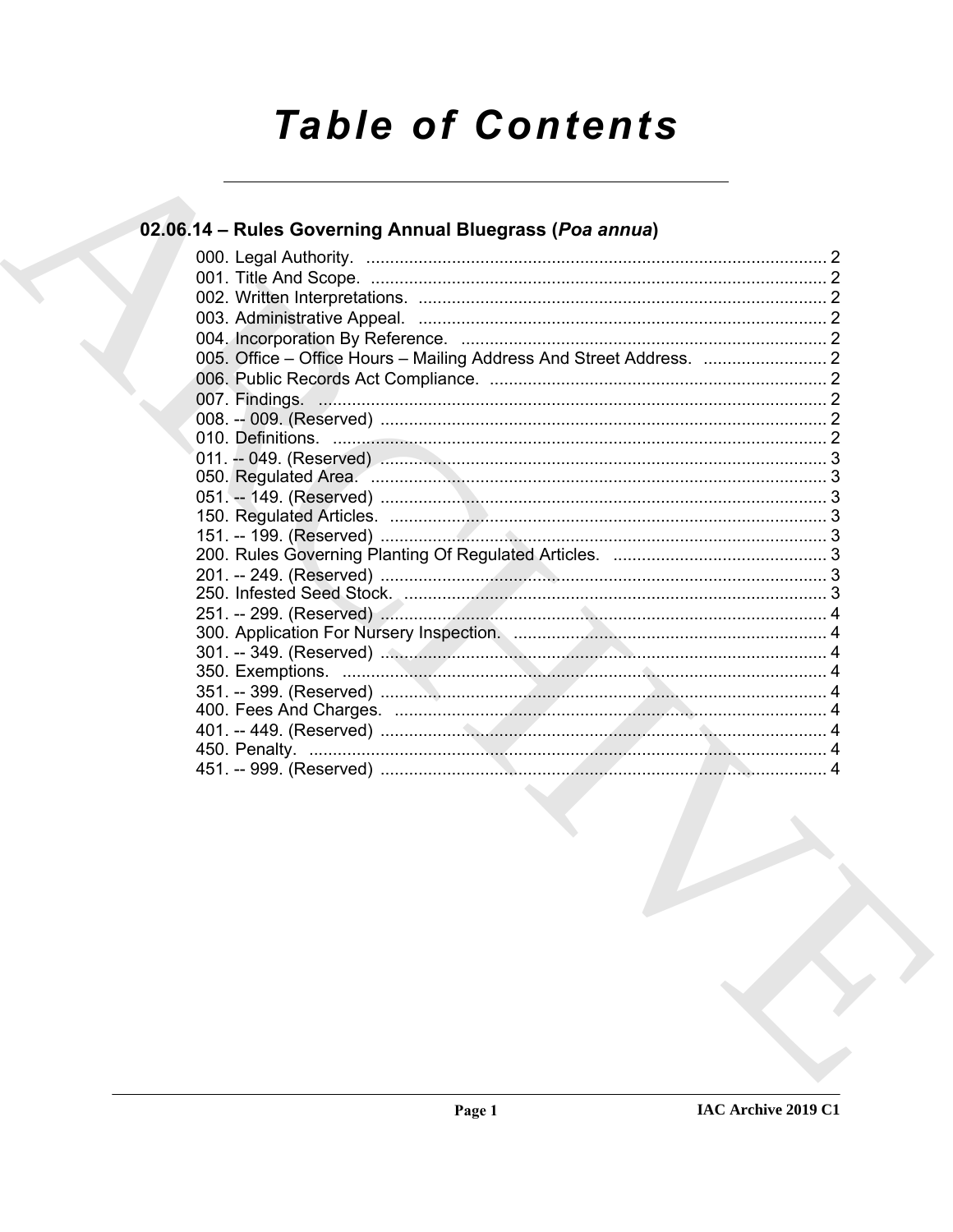#### **IDAPA 02 TITLE 06 CHAPTER 14**

#### **02.06.14 – RULES GOVERNING ANNUAL BLUEGRASS (***POA ANNUA)*

#### <span id="page-1-17"></span><span id="page-1-1"></span><span id="page-1-0"></span>**000. LEGAL AUTHORITY.**

This chapter is adopted under the legal authority of Title 22, Chapter 20, Idaho Code. (3-30-01)

#### <span id="page-1-20"></span><span id="page-1-2"></span>**001. TITLE AND SCOPE.**

**01. Title**. The title of this chapter is IDAPA 02.06.14, "Rules Governing Annual Bluegrass (*Poa annua*)." (5-3-03)

**CHAPTER 14**<br> **CHARCHIVE CONTRAPY**<br> **CHARCHIVE CONTRAPY**<br> **CHARCHIVE CONTRAPY**<br> **CHARCHIVE CONTRAPY**<br> **CHARCHIVE CONTRAPY**<br> **CHARCHIVE CONTRAPY**<br> **CHARCHIVE CONTRAPY**<br> **CHARCHIVE CONTRAPY**<br> **CHARCHIVE CONTRAPY**<br> **CHARCHIV 02. Scope**. This chapter has the following scope: these rules are to prevent the introduction of annual bluegrass into major Kentucky bluegrass, fescue (*Festuca*) species, ryegrass (*Lolium*) species and bentgrass (*Agrostis*) species in the regulated areas as defined in Section 050. The official citation of this chapter is IDAPA  $02.06.14.000$  et seq. For example, the citation for this section is IDAPA  $02.06.14.001$ .

#### <span id="page-1-21"></span><span id="page-1-3"></span>**002. WRITTEN INTERPRETATIONS.**

There are no written interpretations of these rules. (3-30-01)

#### <span id="page-1-11"></span><span id="page-1-4"></span>**003. ADMINISTRATIVE APPEAL.**

There is no provision for administrative appeal before the Department of Agriculture under this chapter. Hearing and appeal rights are pursuant to Title 67, Chapter 52, Idaho Code. (3-30-01) appeal rights are pursuant to Title 67, Chapter 52, Idaho Code.

#### <span id="page-1-16"></span><span id="page-1-5"></span>**004. INCORPORATION BY REFERENCE.**

There are no documents incorporated by reference in this chapter. (5-3-03)

#### <span id="page-1-18"></span><span id="page-1-6"></span>**005. OFFICE – OFFICE HOURS – MAILING ADDRESS AND STREET ADDRESS.**

**01. Office Hours**. Office hours are 8 a.m. to 5 p.m. Mountain Time, Monday through Friday, except designated by the State of Idaho. (5-3-03) holidays designated by the State of Idaho.

**02. Mailing Address**. The mailing address for the central office is Idaho State Department of Agriculture, P.O. Box 7249, Boise, ID 83707. (5-3-03)

<span id="page-1-19"></span>**03. Street Address**. The central office is located at 2270 Old Penitentiary Road, Boise, Idaho 83712.

 $(5-3-03)$ 

#### <span id="page-1-7"></span>**006. PUBLIC RECORDS ACT COMPLIANCE.**

These rules are public records available for inspection and copying at the Department and the State Law Library.  $(5-3-03)$ 

#### <span id="page-1-15"></span><span id="page-1-8"></span>**007. FINDINGS.**

The amendments are needed to protect the Kentucky bluegrass, fescue, ryegrass, and bentgrass or redtop seed production areas in Idaho from contamination by annual bluegrass. (3-30-01) production areas in Idaho from contamination by annual bluegrass.

#### <span id="page-1-9"></span>**008. -- 009. (RESERVED)**

#### <span id="page-1-12"></span><span id="page-1-10"></span>**010. DEFINITIONS.**

The Department adopts the definitions set forth in Section 22-2005, Idaho Code. In addition, as used in this chapter:  $(5-3-03)$ 

**01. Annual Bluegrass**. *Poa annua* and all related species off-types or sub-species of *Poa annua*, hereinafter referred to as annual bluegrass. (3-30-01)

#### <span id="page-1-14"></span><span id="page-1-13"></span>**02. Annual Bluegrass Analysis Certificate**. A test report from an official laboratory showing freedom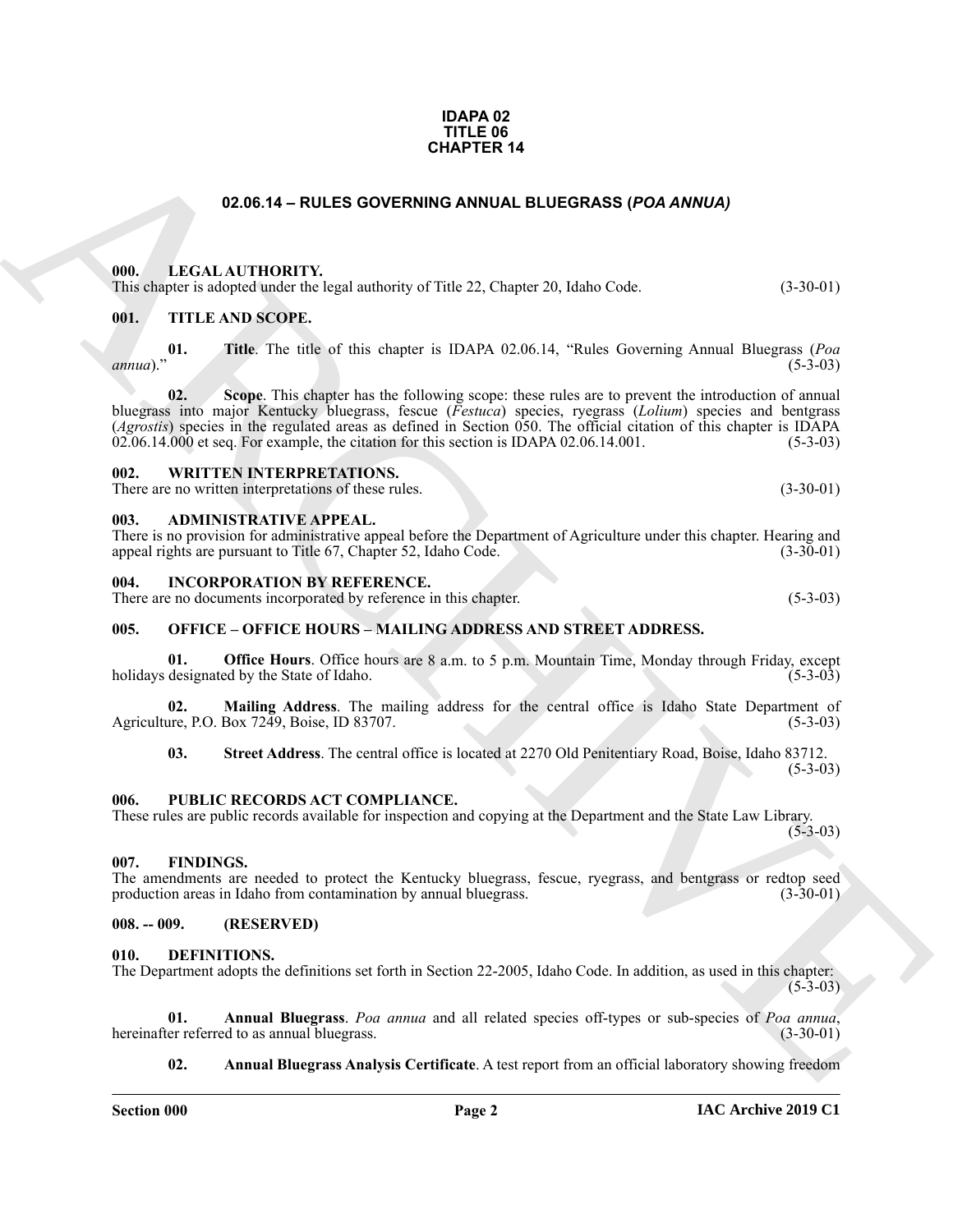from annual bluegrass. (3-30-01)

**03. Grass Species**. All bluegrass (*Poa*) species, fescue (*Festuca*) species, ryegrass (*Lolium*) species and all bentgrass (*Acrostic*) species.

<span id="page-2-11"></span><span id="page-2-10"></span><span id="page-2-9"></span><span id="page-2-8"></span>**04. Official Seed Laboratory**. A seed testing laboratory approved by the Director. (4-6-90)

**Expansion of Agenciation** Constraints Constraint Paul and the subsection of Agenciation Constraint (New York 1978)<br>
Social Design Constraint Constraint (New York 1978) and the subsect of the United Constraint Constraint **05. Quarantine Release Tag**. A numbered tag printed and issued by the Idaho Department of Agriculture to be attached to each bag showing said seed has met quarantine requirements and giving the following information: "This lot of seed was tested and found to be apparently free of annual bluegrass and is eligible for planting in Idaho." (4-6-90)

**06. Regulated Pest**. The seeds of *Poa annua* (Annual bluegrass) and all related off-types or subspecies of *Poa annua* hereinafter referred to as Annual bluegrass which are objectionable in grass seed stock, are considered weeds for the purposes of this chapter. (5-3-03)

<span id="page-2-12"></span>**07. Representative Sample**. A sample of seed drawn in accordance with sampling procedures as provided in the Pure Seed Law Rules. (4-6-90)

<span id="page-2-13"></span>**08.** Seed Stock. Those seeds of grass species which are to be planted for seed increase or with intent of ease.  $(3-30-01)$ seed increase.

<span id="page-2-0"></span>**011. -- 049. (RESERVED)**

<span id="page-2-15"></span><span id="page-2-1"></span>**050. REGULATED AREA.**

The regulated area is the entire state of Idaho. (4-6-90)

<span id="page-2-2"></span>**051. -- 149. (RESERVED)**

#### <span id="page-2-16"></span><span id="page-2-3"></span>**150. REGULATED ARTICLES.**

Those articles which are regulated are seed stocks as defined in Subsection 010.08. (5-3-03)

#### <span id="page-2-4"></span>**151. -- 199. (RESERVED)**

#### <span id="page-2-17"></span><span id="page-2-5"></span>**200. RULES GOVERNING PLANTING OF REGULATED ARTICLES.**

<span id="page-2-19"></span>**Requirements**. Prior to any person planting any grass species seed stock in Idaho, that person shall comply with the following requirements: (3-30-01)

**a.** Submit for an official laboratory analysis a representative sample showing freedom from annual bluegrass based on a five  $(5)$  gram sample for bentgrass or redtop, a twenty-five  $(25)$  gram sample for bluegrass, or a fifty (50) gram sample for other grasses; or (4-4-13)

<span id="page-2-20"></span><span id="page-2-18"></span>**b.** Have a representative sample submitted for testing. (3-30-01)

**02. Tags**. Upon receipt by the Director of an official seed laboratory analysis showing freedom from annual bluegrass, sequentially numbered tags will be issued for each bag found free of annual bluegrass from those lots according to Subsection 010.06. (5-3-03)

Analysis Certificate. In lieu of tags, a seed analysis certificate from an official seed laboratory showing each lot being planted to be free from annual bluegrass must be kept on file for a minimum of one (1) year after all of the inventory of that lot's harvested seed has been sold. (4-4-13)

#### <span id="page-2-6"></span>**201. -- 249. (RESERVED)**

#### <span id="page-2-14"></span><span id="page-2-7"></span>**250. INFESTED SEED STOCK.**

Each lot of seed found to contain annual bluegrass shall be placed under a "Hold Order" pursuant to Section 22-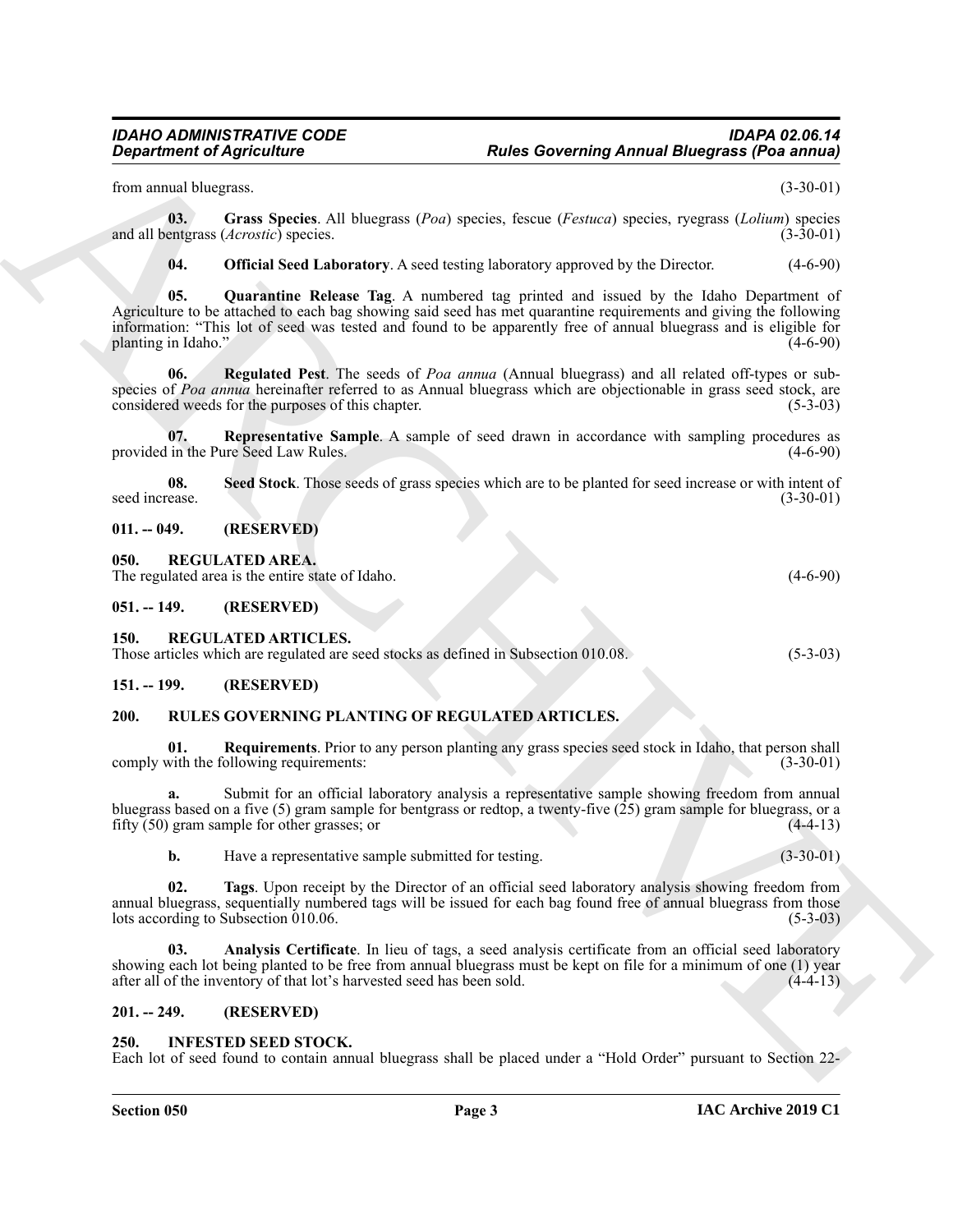#### *IDAHO ADMINISTRATIVE CODE IDAPA 02.06.14 Rules Governing Annual Bluegrass (Poa annua)*

**Experiments of Agricultures**<br> **ARCHIVES** (a) the statement of the Exciting and the Concerning Archives and the statement of the Society of Agricultures (*ARCHIVES*)<br>
And the Concerning the statement of the propose that t 103(22), Idaho Code, to be released only for shipment out of Idaho or for planting in nurseries of two (2) acres or less under supervision of the Director. The nursery shall be seeded in rows spaced twenty-four (24) inches apart and it shall be the duty of the person receiving such seed to rogue this increase area or chemically treat to eradicate the annual bluegrass. Seed increases shall be inspected by the department or the Idaho Crop Improvement Association at least three (3) times during the seedling year. Any areas not passing inspection shall not be harvested but shall be destroyed upon the order of the Director at the owner's expense. (4-4-13)

#### <span id="page-3-0"></span>**251. -- 299. (RESERVED)**

#### <span id="page-3-9"></span><span id="page-3-1"></span>**300. APPLICATION FOR NURSERY INSPECTION.**

A person shall make application for nursery inspection to the Idaho Department of Agriculture or the Idaho Crop Improvement Association at least fourteen (14) days prior to planting. (4-4-13)

#### <span id="page-3-2"></span>**301. -- 349. (RESERVED)**

#### <span id="page-3-3"></span>**350. EXEMPTIONS.**

<span id="page-3-12"></span><span id="page-3-11"></span><span id="page-3-10"></span>

| $\mathbf{01}$ | <b>Forage.</b> These rules shall not apply to seed sown for forage.             | $(12-1-92)$ |
|---------------|---------------------------------------------------------------------------------|-------------|
| 02.           | <b>Experiments.</b> These rules shall not apply to:                             | $(12-1-92)$ |
| a.            | Experiments or trial grounds of the United States Department of Agriculture; or | $(12-1-92)$ |

**b.** Experiments or trial grounds of the Idaho State Experiment Station; or (12-1-92)

**c.** Trial grounds of any person, firm, or corporation provided said trial ground plantings are approved by the Director and under supervision of technically-trained personnel familiar with annual bluegrass control.

(12-1-92)

#### <span id="page-3-4"></span>**351. -- 399. (RESERVED)**

#### <span id="page-3-13"></span><span id="page-3-5"></span>**400. FEES AND CHARGES.**

<span id="page-3-16"></span>**01. Sampling**. Fees for official sampling drawn by the Director shall be twelve dollars (\$12) per  $\text{sample.} \tag{4-6-90}$ 

<span id="page-3-17"></span>**02. Seed Analysis**. Fees for seed analysis shall be that fee provided in the fee schedule of the official Seed Testing Laboratory. (4-6-90)

<span id="page-3-14"></span>**03. Inspection**. Inspection fees for nursery plantings shall be fifty dollars (\$50) per acre or portion thereof for each inspection. Any field of less than one acre shall be a minimum fee of fifty dollars (\$50). (4-6-90)

<span id="page-3-15"></span>**04. Quarantine Release Tags**. Quarantine release tags will be twenty-five cents (\$0.25) per tag and to person(s) when issued. (4-6-90) charged to person $(s)$  when issued.

#### <span id="page-3-6"></span>**401. -- 449. (RESERVED)**

#### <span id="page-3-18"></span><span id="page-3-7"></span>**450. PENALTY.**

Any person violating the provisions of these rules shall be subject to the penalty provisions of Title 22, Chapter 20, Idaho Code. (5-3-03) Idaho Code. (5-3-03)

#### <span id="page-3-8"></span>**451. -- 999. (RESERVED)**